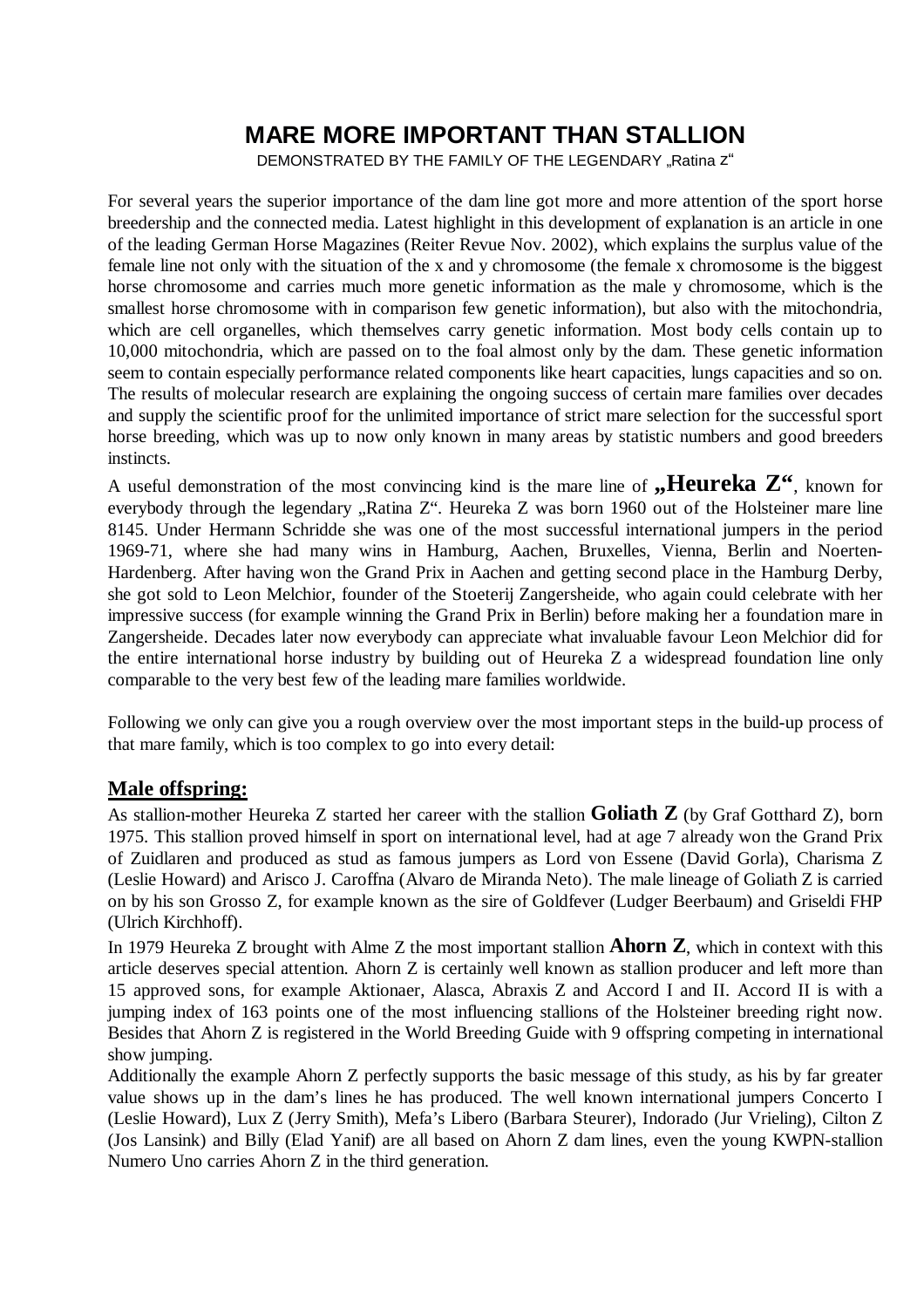A good example how powerful these dam lines can develop is the now reknown Holsteiner line 4303, where the basic mare Sanina brought with Ahorn Z the foundation mare Annina. While the family got much attention with sport horses like Antares, Aletto and Lascadell, Annina's daughter Kaja brought the Champion stallion of Holstein's stallion approval 2001, "Lake Bid".

Annina's daughter Caprice (by Capitol I) went with the Bahle breeding farm to Canada in 1993 (see part "Romanze Z"), where at todays Okanagan Show Jumping Stables she brought already two licensed sons (Letkiss Z and Adonis Z) and several most impressive breeding and sport prospects. Two daughters of her demonstrate together with her already year by year with fascinating foals the carrying strength of the female line to the North American public, which watches amazed the fast build up of a complete foundation lineage bringing Ahorn Z's superb qualities back up on the table on a regular basis.

## **Female offspring:**

Heureka Z left four daughters for breeding, which founded a whole dynasty of show jumpers.

**1.** The oldest daughter **Argentina Z** (by Alme Z, born 1977) with no doubt is the most important branch  $\overline{a}$  of the Heureka Z family. Argentina Z was only used for breeding and is legendary for her crosses with Ramiro Z. Her male offspring shows four approved sons, Rebel I Z (Ramiro Z), Rebel II Z (Ramiro Z), Rebel III Z (Ramiro Z) and Rock Z (Rebel I Z).The oldest son, **Rebel I Z**, is like before Ahorn Z a perfect example for the genetic dominance of the female line. After his first season in Zangersheide (producing for example "Interpolo Ready Z") he was leased to Holstein in 1984 and 1985. During this period he produced the approved stallions Redfort, Rabanus and international jumper Rebella.

Remarkable and of much higher value however is the following generation of Rebel I fillies in Holstein. Many approved stallions and international jumpers carry the bloodline of Rebel I Z on the dam's side. Only a few examples of this are international jumpers Luxemburg (Walter Stein), Limited (Dirk Schroeder), Palestro v/d Begijnakker (Koen Vereecke) as well as the approved stallions Laurin Holstein, Dutch Capitol and Coronado.

Of course **Rebel II Z** as well deserves his share of attention with as famous offspring as the approved stallions Rabiat Z, Rivaal Z, Ricardo Z and the jumper Robyn Z.

Besides that Argentina Z produced three fillies with Ramiro Z, which are making this lineage legendary:

The youngest **Renommee Z** (1987) had a splendid sport career and even participated in the Olympic Games in Atlanta with Ricardo Kierkegaard.

**Roxan Z** (1983) has been used for breeding only and is impressively proving, that she is passing on the heritage of the successful stock with her approved sons Freedom Z and Amateur Z as well as the jumpers Flash Z, Ramadam Z and Qroquant Z. Latest highlight Roxan Z's daughter Cayleigh Z with her second place in the World Championship for Young Horses (6 year old division) in 2002!

The oldest daughter **Ratina Z** is known to everybody as "the jumper of the century". With Piet Raymakers and Ludger Beerbaum "the wonder mare" won the World Cup Finals, the European Championships, the Grand Prix of Aachen, individual Olympic Silver, double Olympic Team Gold, Team Gold at the World Championships and twice team gold at the European Championships, just to name the highlights.

As mother Ratina Z is proving herself with her spectacular Son Rex Z (by Rebel I Z), who unfortunately died already in 2000 and with her daughter Calipa Z, which again was only used for breeding and produced as successful horses as Limbo Z, Rabiat Z, Hans Anders Z and Albatros Z. Latest highlight the new approved son Chicago Z (at stud in Zangersheide).

**2.** The second daughter **Ganeffa Z** (by Graf Gotthard Z, born 1978) was first successful in sport herself before she went into breeding. She brought as successful horses as Firse Z (Furioso II), Amarillo Z (Aladin), Rebound Z (Rebel II Z) and Al Capone Z (Atlantus Z). Being a full sister of Goliath Z, her daughters deserve special attention in the future breeding.